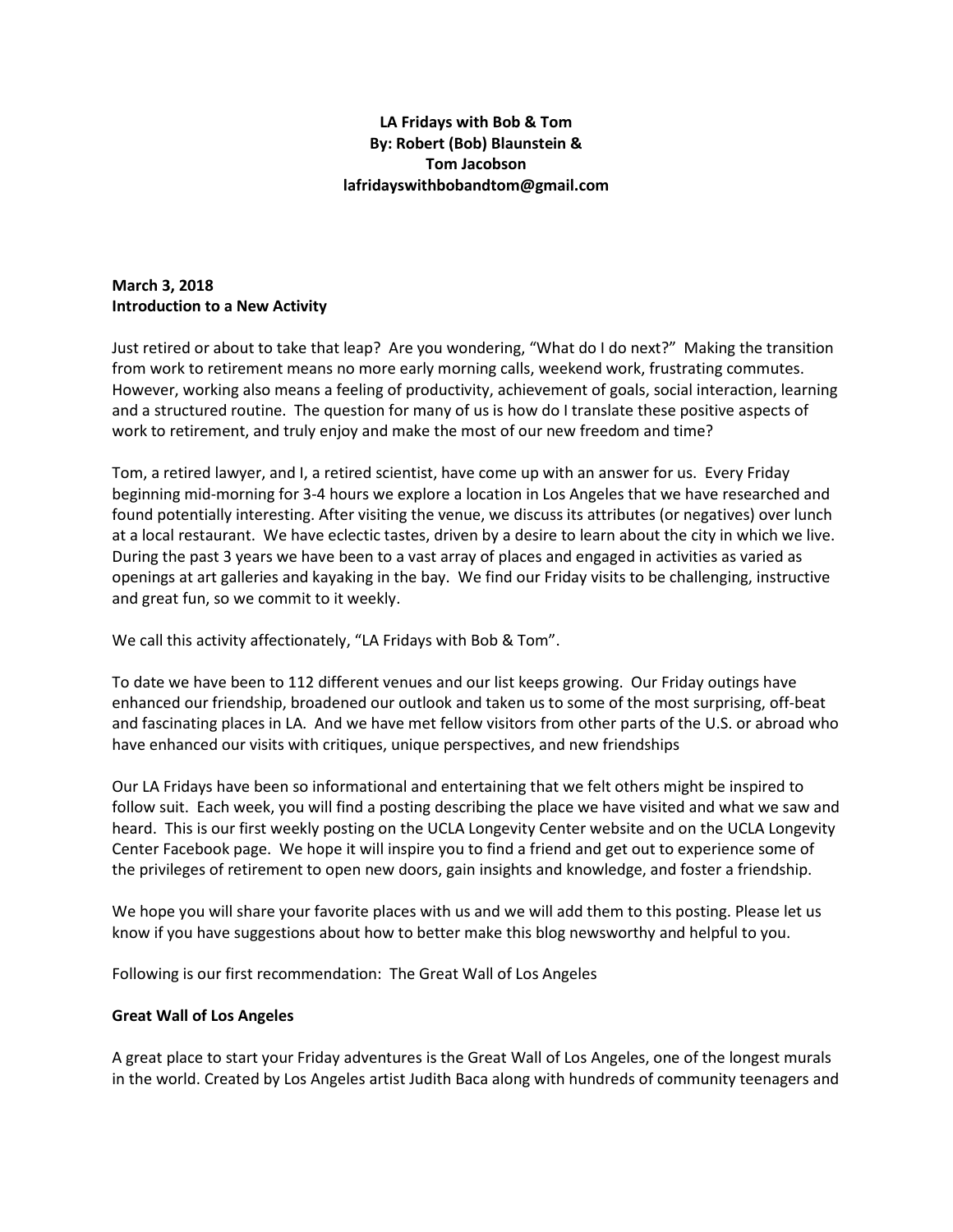other artists, the wall is a half mile of vividly colored panels. (See http://sparcinla.org/programs/thegreat-wall-mural-los-angeles).

We traveled to Coldwater Canyon Avenue in Valley Glen to begin the half mile series of vignettes depicting California's diverse ethnic groups. Their contributions and struggles to overcome obstacles range from prehistoric natives of California gathering their crops, Chinese builders of the transcontinental railroad laboring away, brutal treatment of Mexicans, and the American Zoot Suit Riots of the l940's, to name a few. We both were struck by how relevant the panels are as we continue to deal with issues of diversity.

Plenty of street parking made the visit easily accessible and the mural affords a pleasurable day outdoors with lots of great conversation, walking exercise, and a terrific visual and informational experience.

Restaurants: South of The Great wall is Ventura Blvd, which runs east-west on the map. Lots of excellent restaurants for lunch. Take a look on Google,"Restaurants near the Great Wall of Los Angeles" and take your pick.

Note: Neither the authors or UCLA Longevity Center have any affiliation with recommended venue sites or restaurants. Recommendations are solely those of the authors and are provided herein solely for consideration by its readership.

### **ROBERT BLAUNSTEIN, PhD BIO**

Robert (Bob) is a PhD physicist whose career has spanned academia, government and private industry. As a faculty member of the Department of Physics at the University of Tennessee, a Branch Chief at the United States Department of Energy and Vice President of an American International Group Company, his scientific endeavors include radiation physics, environmental research, environmental insurance and nanotechnology.

Originally from the East Coast, Bob was seduced by his sons and their families (and the California weather) to leave Washington, DC after retiring in 2010. While recovering from culture shock, Bob found many outlets to reconcile his eclectic interests. As a member of Senior Scholars for over six years he continues to take courses in a myriad of subjects ranging from film to art history to brain science and finds great intellectual and social rewards in Senior Scholars and the Plato Society.

As a latent artist, he sketches scenes about town once a week with an artist friend from his college days and is attempting to learn to play the electric guitar.

On moving to Los Angeles, he found Tom Jacobson, another recent transplant. They became great friends and decided to explore their new town together leading to over 113 sites in our city. Dubbed "LA Fridays with Bob and Tom" they are happy to share their experiences with others.

Bob lives in Brentwood with Phyllis, his wife of 56 years, an education policy executive. They have two sons and four grandchildren, one of whom plays a guitar a lot better than Bob.

## **THOMAS JACOBSON BIO**